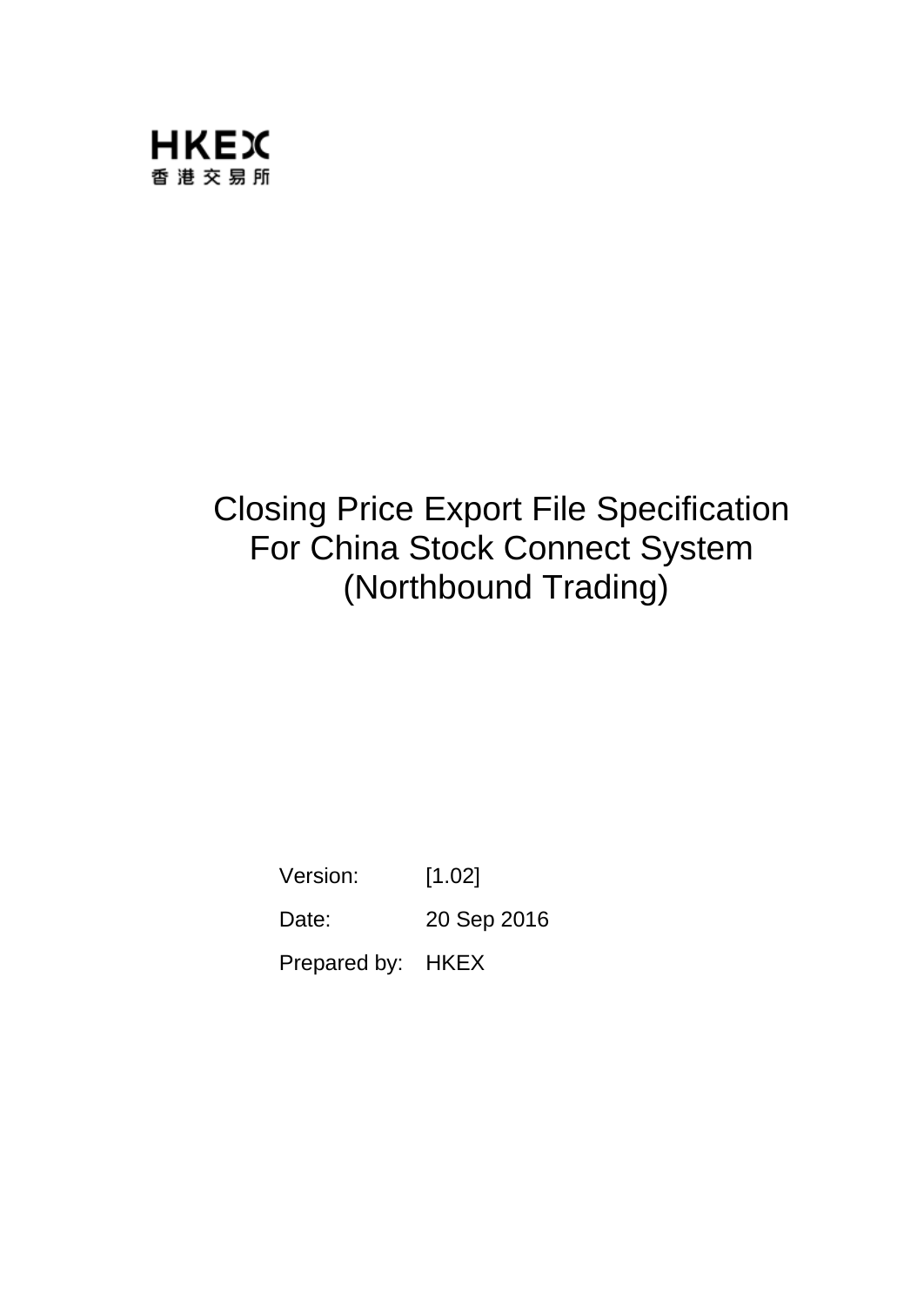## **Modification History**

| <b>Version</b> | Date         | Ref | Description and reason for modification             | Changed<br><b>Section</b> |
|----------------|--------------|-----|-----------------------------------------------------|---------------------------|
| 1.00           | 11 July 2014 | N/A | <b>First Release</b>                                | N/A                       |
| 1.01           | 21 Aug 2014  | N/A | Include sample CSC Closing Price File               | 2.2                       |
| 1.02           | 20 Sep 2016  | N/A | Introduction of Shenzhen-Hong Kong Stock<br>Connect | All                       |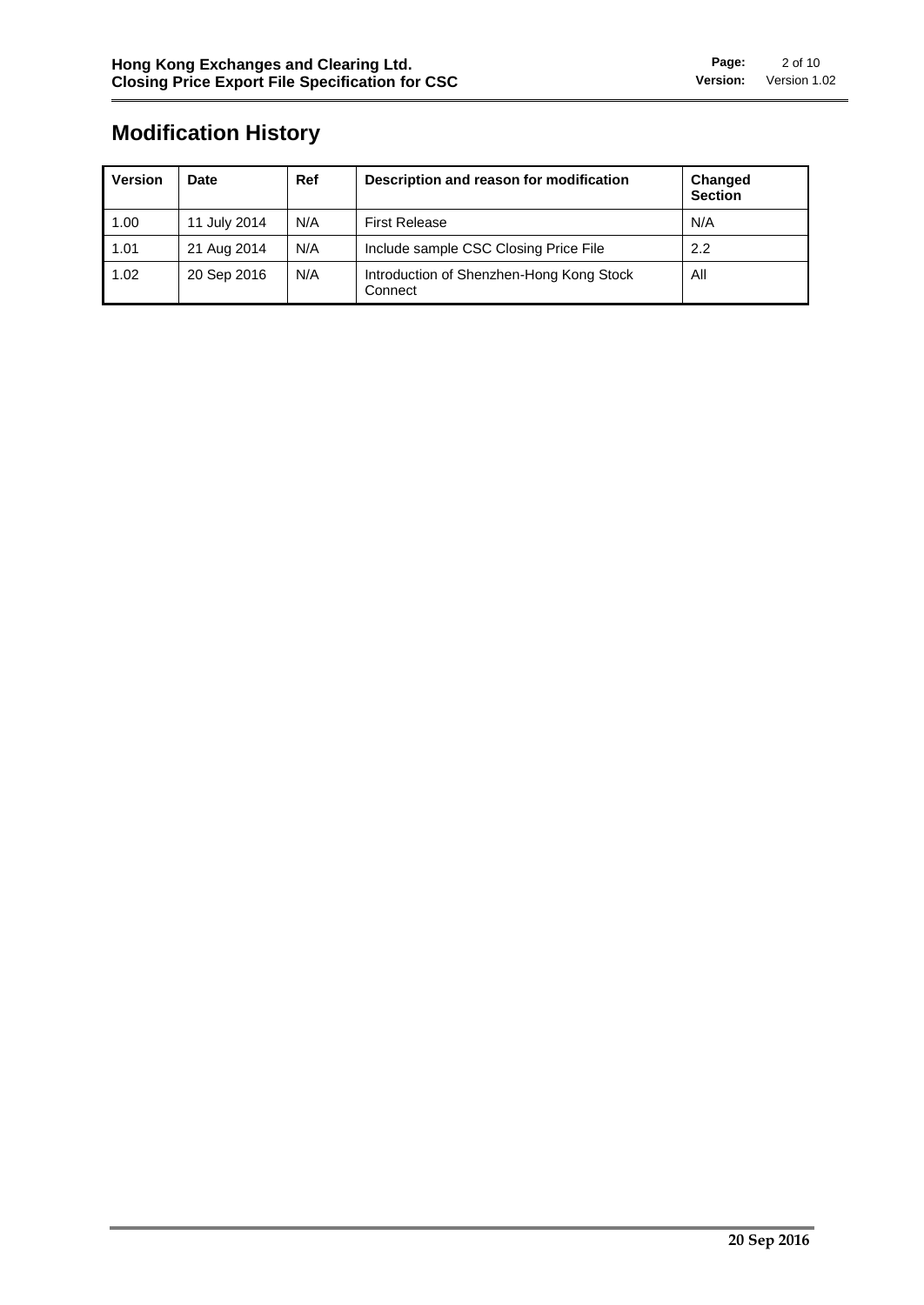# **TABLE OF CONTENTS**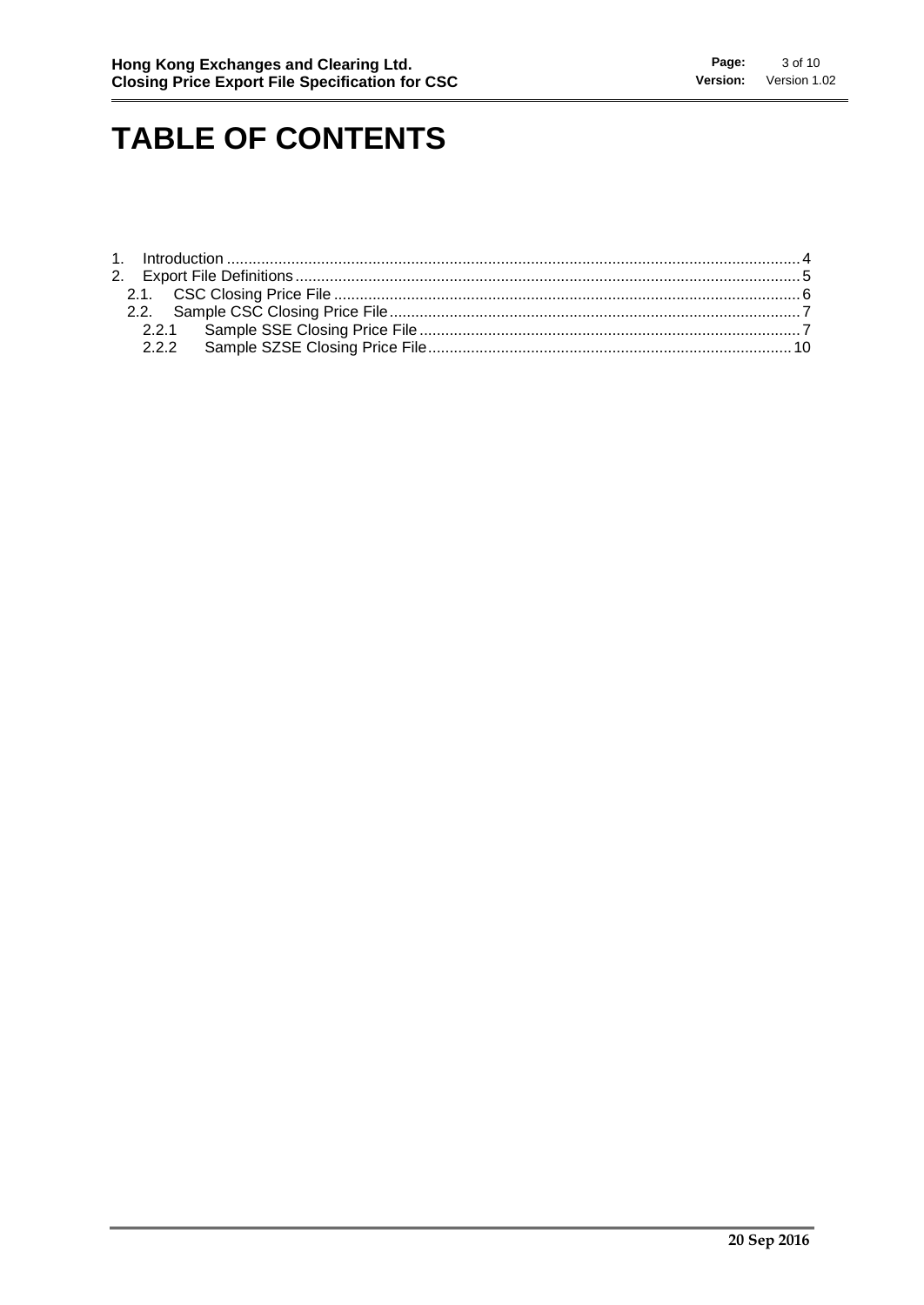#### **1. Introduction**

This document provides technical information on closing price files that are disseminated to Exchange Participants (EPs) trading in the Northbound Trading Link established between

i) Hong Kong Exchanges and Clearing Ltd (HKEX) and Shanghai Stock Exchange (SSE)

ii) Hong Kong Exchanges and Clearing Ltd (HKEX) and Shenzhen Stock Exchange (SZSE)

Northbound trading activities of EPs are conducted on the China Stock Connect System (CSC), the CSC closing price files belong to the suite of CSC export files that are available to EPs for their own processing.

This document is intended for EPs trading on CSC to develop and customise their internal systems for processing of such data file.

The CSC closing price files are available once closing price data is transmitted from SSE/SZSE to HKEX. The two files are disseminated separately from the other export files like CSC trade file (which is available shortly after day-end market close). They are available for download by EPs on a CSC trading day through the Electronic Communication Platform  $(ECP)^{1,2}$ .

Note:

- [1] Electronic Communication Platform (ECP) is a communication platform of HKEX which provides a paperless channel for EPs to download files, returns or any such other documents. EPs with valid User ID and password can access ECP via the internet. EPs participated in northbound trading will use the current ECP User ID and password to download CSC files.
- [2] CSC files download links will be available in ECP once they become available during CSC trading day.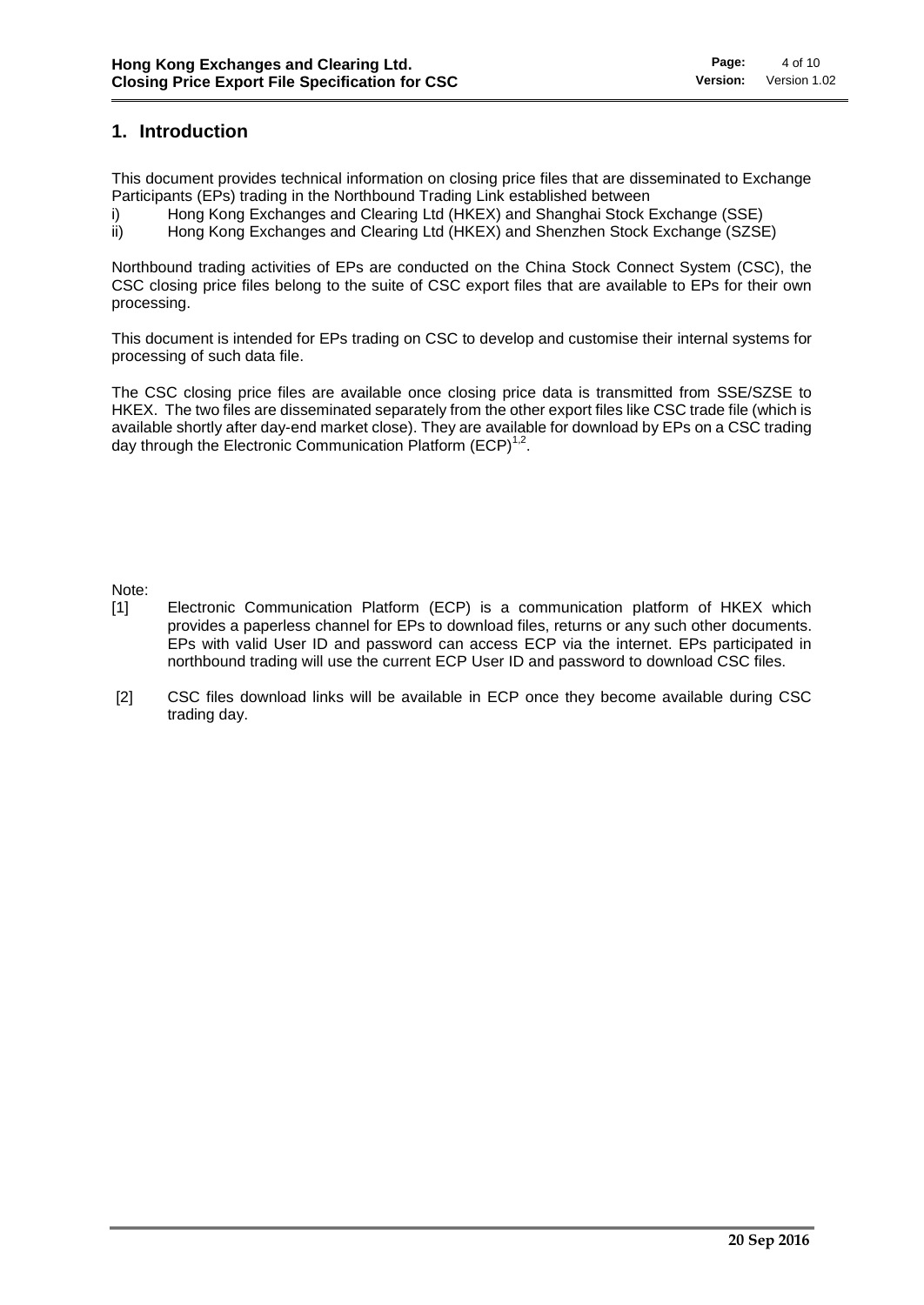### **2. Export File Definitions**

The records in the closing price export file are fixed length. The CSC closing price file has a header record but without a trailer record.

The record delimiter of the export files is the ASCII carriage return character (ASCII value 13) and linefeed character (ASCII value 10).

The field types in this specification can be:

| X(n)      | The alphanumeric field has n characters.                                                                                                                                                                                                    |
|-----------|---------------------------------------------------------------------------------------------------------------------------------------------------------------------------------------------------------------------------------------------|
| 9(n)      | The numeric field is right aligned, with maximum n digits, and padded with zero on the left.                                                                                                                                                |
| Z(n)9     | The numeric field is right aligned, with maximum n+1 digits, and padded with space on<br>the left.                                                                                                                                          |
|           | For example, a 4-digit numeric value should be presented as $Z(3)9$ and this can also be<br>shown as ZZZ9.                                                                                                                                  |
| 9(m)V9(n) | The numeric field is right aligned with maximum m digits and n decimal places. The field is<br>padded with leading zero on the left before the implied decimal point and is padded with<br>trailing zero to the right of the decimal point. |
|           | For example, a numeric value of 4 digits and 2 decimal places should be presented as<br>$9(4) \vee 9(2)$ and this can also be shown as $9(4) \vee 99$ .                                                                                     |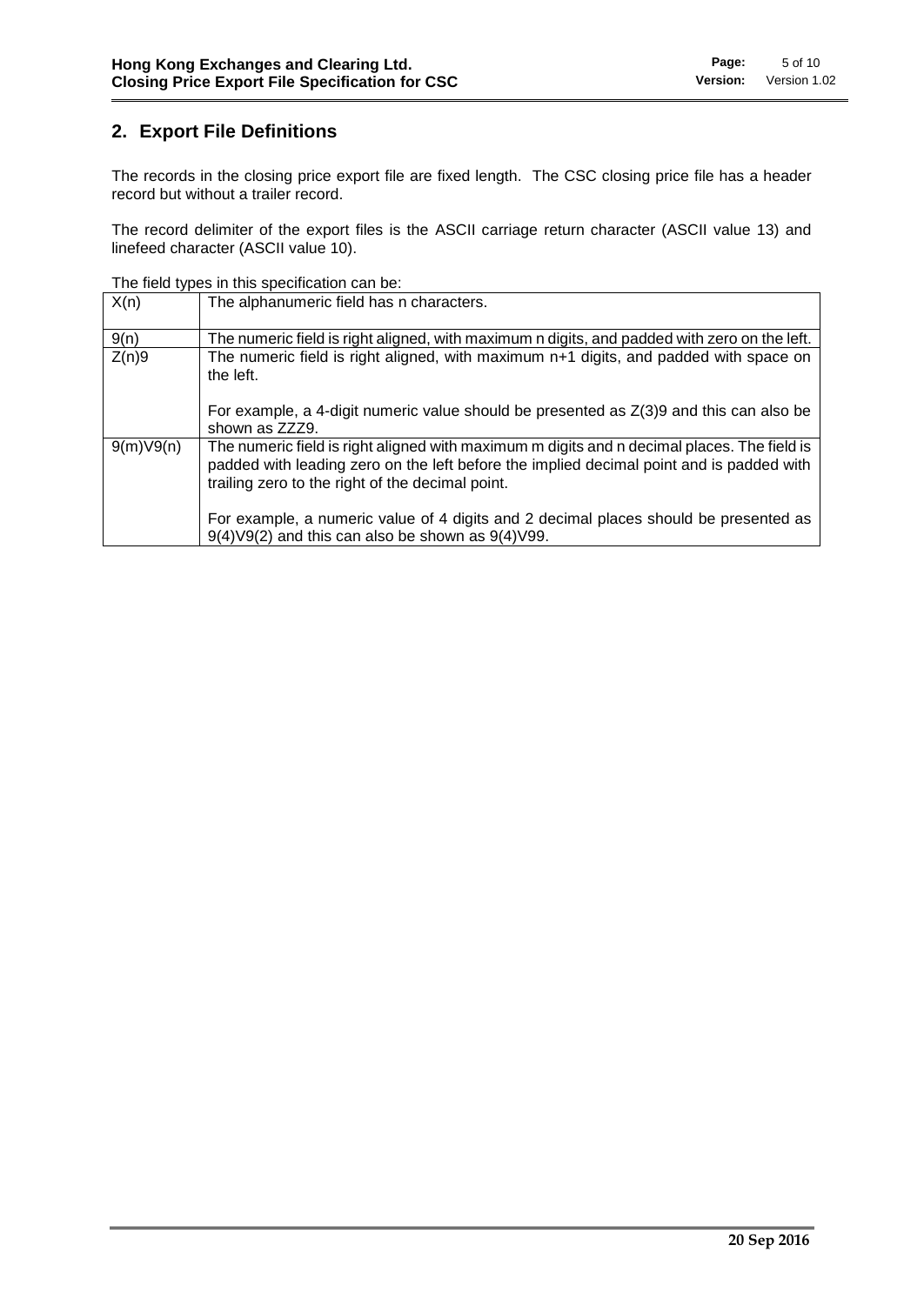#### **2.1. CSC Closing Price File**

The CSC closing price file (one for SSE and one for SZSE) is a PC ASCII file. It has closing price, as well as other attributes, of all SSE/SZSE stocks that are eligible for northbound trading. Closing prices are provided by SSE/SZSE after market close.

These files are delivered after day-end market close in CSC trading day and is zipped individually.

| <b>Closing Price File</b> | <b>File Name</b>  | <b>ZIP File Name</b>         |
|---------------------------|-------------------|------------------------------|
| SSE Closing price file    |                   | ASCLOSPRIC   CLOSPRIC_AS.zip |
| SZSE Closing price file   | <b>SZCLOSPRIC</b> | SZCLOSPRIC AS.zip            |

#### **Header record (56 bytes)**

| Data Name             | Format | Remarks            |
|-----------------------|--------|--------------------|
| Record Type           | X(1)   | Value "0"          |
| Date of Closing Price | X(8)   | In DDMMYYYY format |
| Filler                | X(47)  | <b>Spaces</b>      |

#### **Data record (56 bytes)**

There can be multiple detail records and each record contains the closing price data of the specified stock. The records are sorted in ascending order of the stock code.

| Data Name                            | Format    | <b>Remarks</b>                                                                                                    |
|--------------------------------------|-----------|-------------------------------------------------------------------------------------------------------------------|
| Record Type                          | X(1)      | Value "1"                                                                                                         |
| Market Code                          | X(4)      | "ASHR" – SSE<br>"ASZR" – SZSE                                                                                     |
| <b>Stock Code</b>                    | 9(6)      |                                                                                                                   |
| <b>Closing Price</b>                 | 9(5)V9(4) | Closing price from SSE/ SZSE<br>Implicit Value: 0.000-9999.999<br>(0.000 implies closing price is not available). |
| <b>Short Name</b>                    | X(15)     | Alphanumeric.<br>Maintained by HKEX in CSC, maybe all spaces.                                                     |
| <b>Buy-sell Suspension Indicator</b> | X(1)      | "A" - Buy and sell is allowed<br>"S" - Sell only<br>"B" - Buy only<br>"U" - stock is suspended                    |
| Filler                               | X(20)     | <b>Spaces</b>                                                                                                     |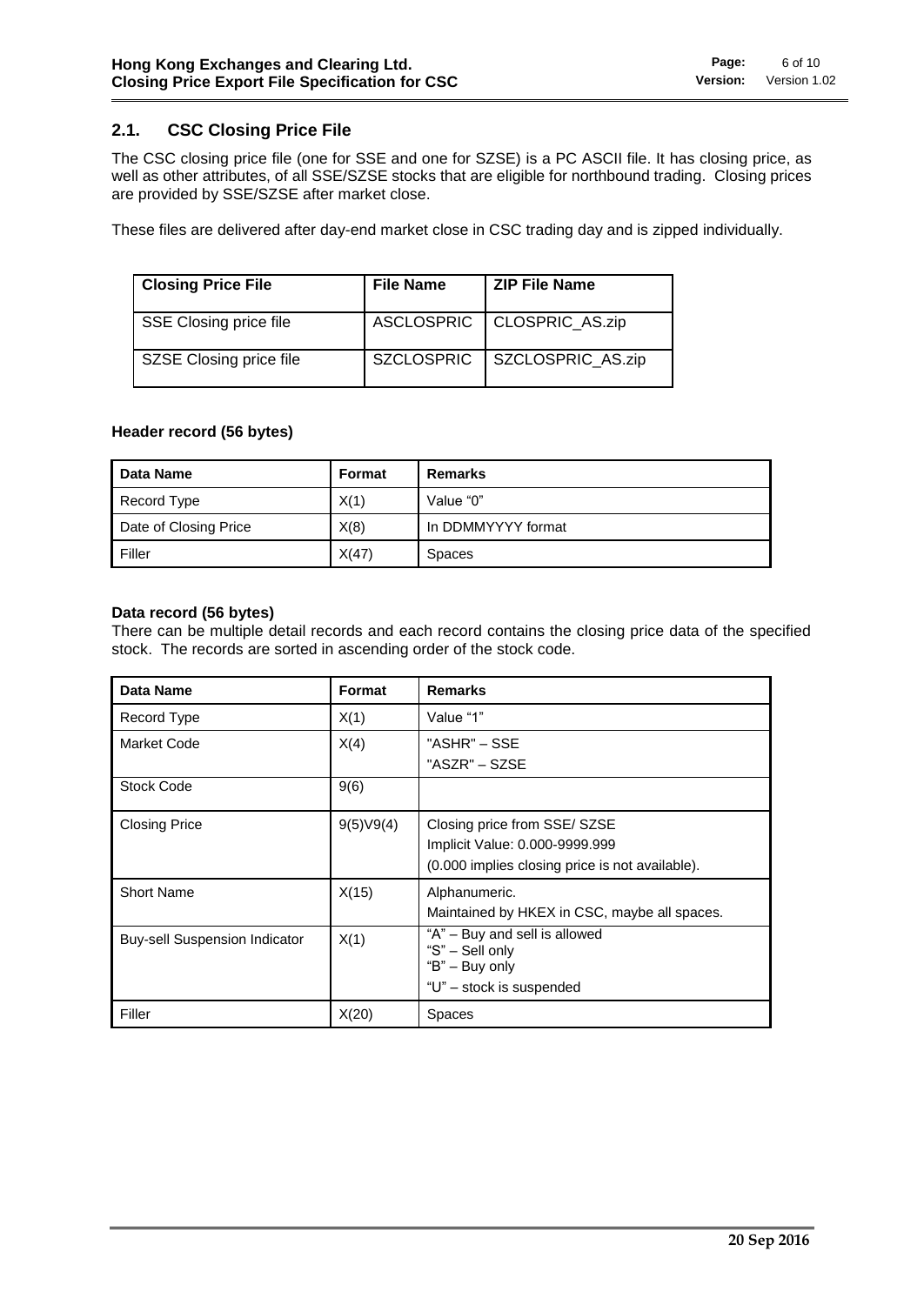### **2.2. Sample CSC Closing Price File**

#### **2.2.1 Sample SSE Closing Price File**

| 002082014                                    |        |
|----------------------------------------------|--------|
| 1ASHR600000000097600                         | Α      |
| 1ASHR600004000073700                         | Α      |
| 1ASHR600005000021500                         | Α      |
| 1ASHR600007000102900                         | Α      |
| 1ASHR600008000062800                         | Α      |
| 1ASHR600009000135600                         | Α      |
| 1ASHR600010000041100                         | Α      |
| 1ASHR600011000059900                         | Α      |
| 1ASHR600012000043600                         | Α      |
| 1ASHR600015000087700                         | Α      |
| 1ASHR600016000065700                         | Α      |
| 1ASHR600017000027900                         | Α      |
| 1ASHR600018000045200                         | Α      |
| 1ASHR600019000044100                         | Α      |
| 1ASHR600020000022900                         | Α      |
| 1ASHR600021000045600                         | Α      |
| 1ASHR600023000047200                         | Α      |
| 1ASHR600026000044900<br>1ASHR600027000036500 | Α<br>Α |
| 1ASHR600028000051700                         | Α      |
| 1ASHR600029000024600                         | Α      |
| 1ASHR600030000128300                         | Α      |
| 1ASHR600031000056100                         | Α      |
| 1ASHR600033000023600                         | Α      |
| 1ASHR600036000110200                         | Α      |
| 1ASHR600037000106400                         | Α      |
| 1ASHR600038000283700                         | Α      |
| 1ASHR600039000057800                         | Α      |
| 1ASHR600048000058900                         | Α      |
| 1ASHR600050000034700                         | Α      |
| 1ASHR600054000129900                         | Α      |
| 1ASHR600056000130200                         | Α      |
| 1ASHR600058000116200                         | Α      |
| 1ASHR600059000082600                         | Α      |
| 1ASHR600060000100400                         | Α      |
| 1ASHR600062000183500                         | Α      |
| 1ASHR600064000114900                         | Α      |
| 1ASHR600066000184300                         | Α      |
| 1ASHR600067000063900                         | Α      |
| 1ASHR600068000040200                         | Α      |
| 1ASHR600073000080700                         | Α      |
| 1ASHR600078000057900                         | Α      |
| 1ASHR600079000294600                         | Α      |
| 1ASHR600080000115200<br>1ASHR600081000143900 | Α<br>Α |
| 1ASHR600082000046600                         | Α      |
| 1ASHR600085000196200                         | Α      |
| 1ASHR600088000162800                         | Α      |
| 1ASHR600089000090400                         | Α      |
| 1ASHR600094000072900                         | Α      |
| 1ASHR600096000078900                         | Α      |
| 1ASHR600097000110600                         | Α      |
| 1ASHR600098000049600                         | Α      |
| 1ASHR600100000089600                         | Α      |
| 1ASHR600101000079700                         | Α      |
| 1ASHR600104000162600                         | Α      |
| 1ASHR600106000037300                         | Α      |
| 1ASHR600108000062700                         | Α      |
| 1ASHR600109000217900                         | Α      |
| 1ASHR600110000061400                         | A      |
| 1ASHR600111000218900                         | Α      |
| 1ASHR600112000141800                         | Α      |
| 1ASHR600114000122500                         | Α      |
| 1ASHR600115000024800                         | Α      |
|                                              |        |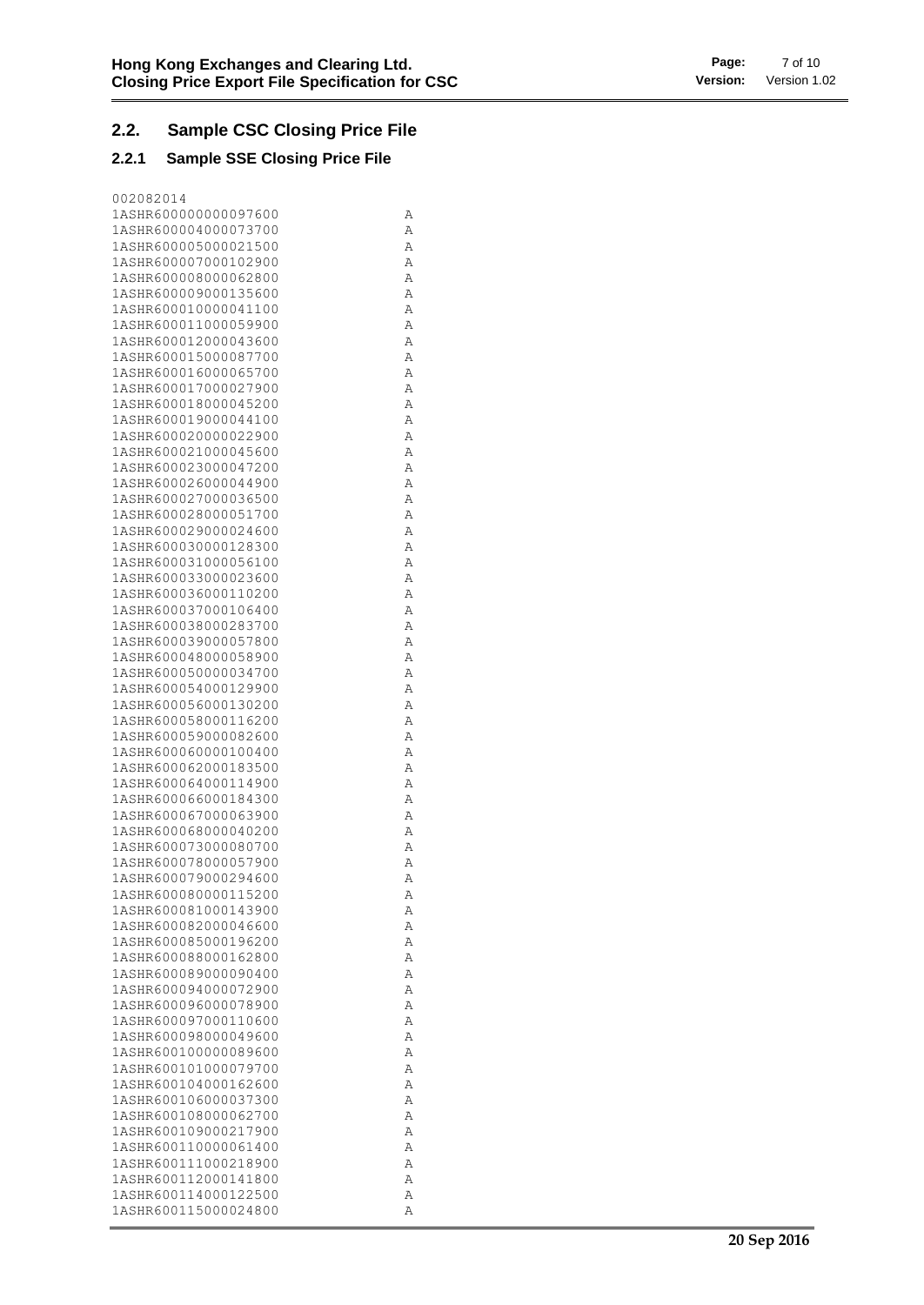| 1ASHR600116000101000 | Α |
|----------------------|---|
| 1ASHR600118000190800 | Α |
| 1ASHR600119000114000 | Α |
| 1ASHR600120000120600 | Α |
| 1ASHR600121000048000 | Α |
| 1ASHR600122000050500 |   |
|                      | Α |
| 1ASHR600123000083000 | Α |
| 1ASHR600125000051600 | Α |
| 1ASHR600132000150900 | Α |
| 1ASHR600135000123900 | Α |
| 1ASHR600138000210200 | Α |
| 1ASHR600139000145700 | Α |
| 1ASHR600141000108000 | Α |
| 1ASHR600143000048200 | Α |
| 1ASHR600150000229300 | Α |
| 1ASHR600153000061100 | Α |
| 1ASHR600157000041700 | Α |
| 1ASHR600158000092700 | Α |
| 1ASHR600160000052500 | Α |
| 1ASHR600161000219500 | Α |
| 1ASHR600162000049400 | Α |
| 1ASHR600166000053400 | Α |
| 1ASHR600167000110600 | Α |
| 1ASHR600168000077900 | Α |
| 1ASHR600170000045800 | Α |
| 1ASHR600171000087000 | Α |
| 1ASHR600172000071200 | Α |
| 1ASHR600175000060800 | Α |
| 1ASHR600176000088500 | Α |
| 1ASHR600177000073700 | Α |
| 1ASHR600183000068200 | Α |
| 1ASHR600185000098900 |   |
|                      | Α |
| 1ASHR600188000074700 | Α |
| 1ASHR600190000042600 | Α |
| 1ASHR600193000071100 | Α |
| 1ASHR600195000141000 | Α |
| 1ASHR600196000189400 | Α |
| 1ASHR600197000096400 | Α |
| 1ASHR600199000080400 | Α |
| 1ASHR600200000113600 | Α |
| 1ASHR600201000313400 | Α |
| 1ASHR600208000033600 | Α |
| 1ASHR600210000045400 | Α |
| 1ASHR600216000096800 | Α |
| 1ASHR600218000095800 | Α |
| 1ASHR600219000057600 | Α |
| 1ASHR600221000017900 | Α |
| 1ASHR600227000028400 | Α |
| 1ASHR600230000105900 | Α |
| 1ASHR600236000030000 | Α |
| 1ASHR600238000064900 | Α |
| 1ASHR600239000045900 | Α |
| 1ASHR600240000052200 | Α |
| 1ASHR600246000033100 | Α |
| 1ASHR600248000077500 | Α |
| 1ASHR600251000171100 | Α |
| 1ASHR600252000126400 | Α |
| 1ASHR600256000076600 | Α |
| 1ASHR600257000068900 | Α |
| 1ASHR600258000141500 | Α |
| 1ASHR600259000464900 | Α |
| 1ASHR600260000065900 | Α |
| 1ASHR600261000094300 | Α |
| 1ASHR600262000186600 | Α |
| 1ASHR600266000087500 | Α |
| 1ASHR600267000156200 | Α |
| 1ASHR600268000061900 |   |
|                      | Α |
| 1ASHR600269000028800 | Α |
| 1ASHR600270000110700 | Α |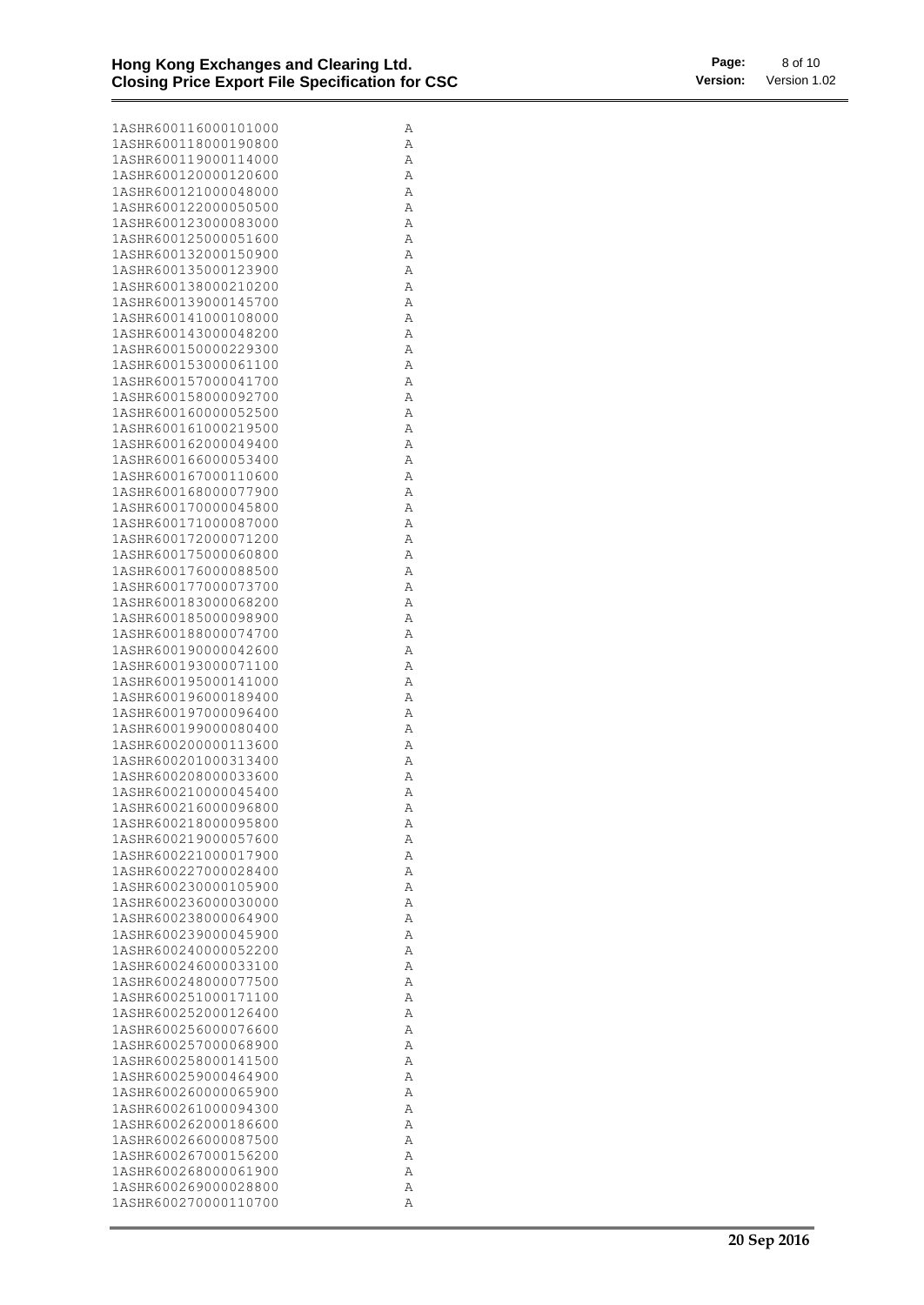| 1ASHR600271000218800 | Α |
|----------------------|---|
|                      |   |
| 1ASHR600276000336200 | Α |
| 1ASHR600277000073100 | Α |
|                      |   |
| 1ASHR600278000093400 | Α |
| 1ASHR600280000103900 | Α |
|                      |   |
| 1ASHR600284000097500 | Α |
| 1ASHR600285000075900 | Α |
|                      |   |
| 1ASHR600287000063500 | Α |
| 1ASHR600289000091600 | Α |
|                      |   |
| 1ASHR600292000203200 | Α |
| 1ASHR600295000073800 | Α |
|                      |   |
| 1ASHR600298000167600 | Α |
| 1ASHR600300000041500 | Α |
|                      |   |
| 1ASHR600307000029100 | Α |
|                      |   |
| 1ASHR600309000169800 | Α |
| 1ASHR600310000107300 | Α |
|                      |   |
| 1ASHR600312000141500 | Α |
| 1ASHR600315000365800 | Α |
|                      |   |
| 1ASHR600316000176600 | Α |
| 1ASHR600317000024100 | Α |
|                      |   |
| 1ASHR600318000091600 | Α |
| 1ASHR600321000021500 | Α |
|                      |   |
| 1ASHR600323000120800 | Α |
| 1ASHR600325000068400 | Α |
|                      |   |
| 1ASHR600327000054300 | Α |
| 1ASHR600329000143600 | Α |
|                      |   |
| 1ASHR600332000275300 | Α |
| 1ASHR600333000072400 | Α |
|                      |   |
| 1ASHR600335000154900 | Α |
| 1ASHR600337000061800 | Α |
|                      |   |
| 1ASHR600340000268900 | Α |
| 1ASHR600343000120700 | Α |
|                      |   |
| 1ASHR600348000063800 | Α |
| 1ASHR600350000030100 | Α |
|                      |   |
| 1ASHR600351000093400 | Α |
| 1ASHR600352000150000 | Α |
|                      |   |
| 1ASHR600353000075500 | Α |
| 1ASHR600362000133900 | Α |
|                      |   |
| 1ASHR600363000087700 | Α |
| 1ASHR600366000181400 | Α |
|                      |   |
| 1ASHR600368000046000 | Α |
| 1ASHR600369000092900 | Α |
|                      |   |
| 1ASHR600372000218200 | Α |
| 1ASHR600373000132600 | Α |
|                      |   |
| 1ASHR600375000104900 | Α |
| 1ASHR600376000052600 | Α |
|                      |   |
| 1ASHR600377000061700 | Α |
| 1ASHR600378000131600 | Α |
|                      |   |
| 1ASHR600380000055200 | Α |
| 1ASHR600382000103400 | Α |
|                      |   |
| 1ASHR600383000097300 | Α |
| 1ASHR600386000093700 | A |
|                      |   |
| 1ASHR600387000158700 | Α |
| 1ASHR600388000251400 | Α |
|                      |   |
| 1ASHR600389000306600 | Α |
| 1ASHR600391000162000 |   |
|                      | Α |
| 1ASHR600395000072000 | Α |
| 1ASHR600396000049800 |   |
|                      | Α |
| 1ASHR600397000046800 | Α |
|                      |   |
| 1ASHR600398000095900 | Α |
| 1ASHR600403000059700 | Α |
|                      |   |
| 1ASHR600405000117900 | Α |
| 1ASHR600406000150100 | Α |
|                      |   |
| 1ASHR600409000048200 | Α |
| 1ASHR600410000110100 | Α |
|                      |   |
| 1ASHR600415000053300 | U |
| 1ASHR600418000135300 | U |